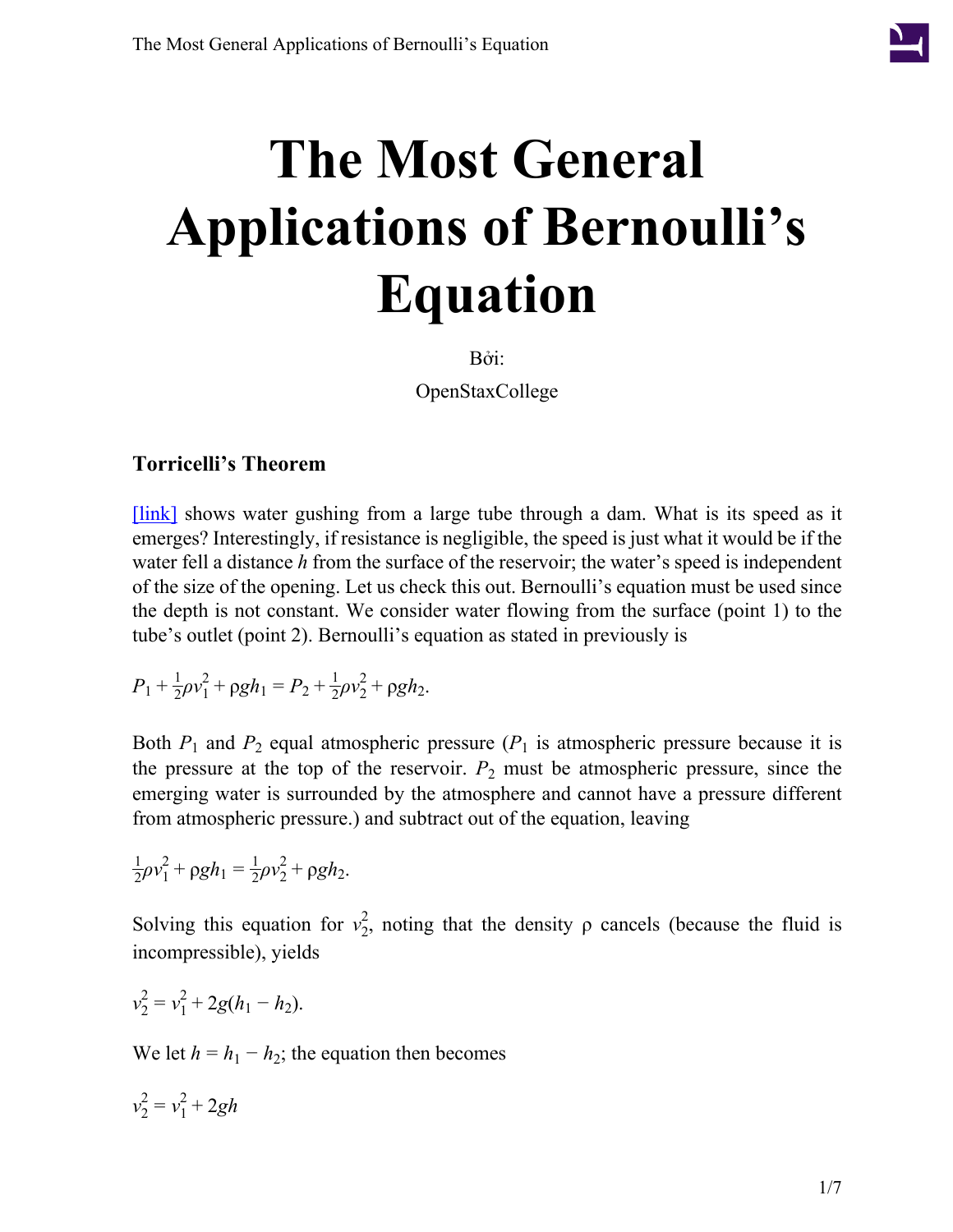<span id="page-1-0"></span>where *h* is the height dropped by the water. This is simply a kinematic equation for any object falling a distance *h* with negligible resistance. In fluids, this last equation is called *Torricelli's theorem*. Note that the result is independent of the velocity's direction, just as we found when applying conservation of energy to falling objects.





*(a) Water gushes from the base of the Studen Kladenetz dam in Bulgaria. (credit: Kiril Kapustin; http://www.ImagesFromBulgaria.com) (b) In the absence of significant resistance, water flows from the reservoir with the same speed it would have if it fell the distance h without friction. This is an example of Torricelli's theorem.*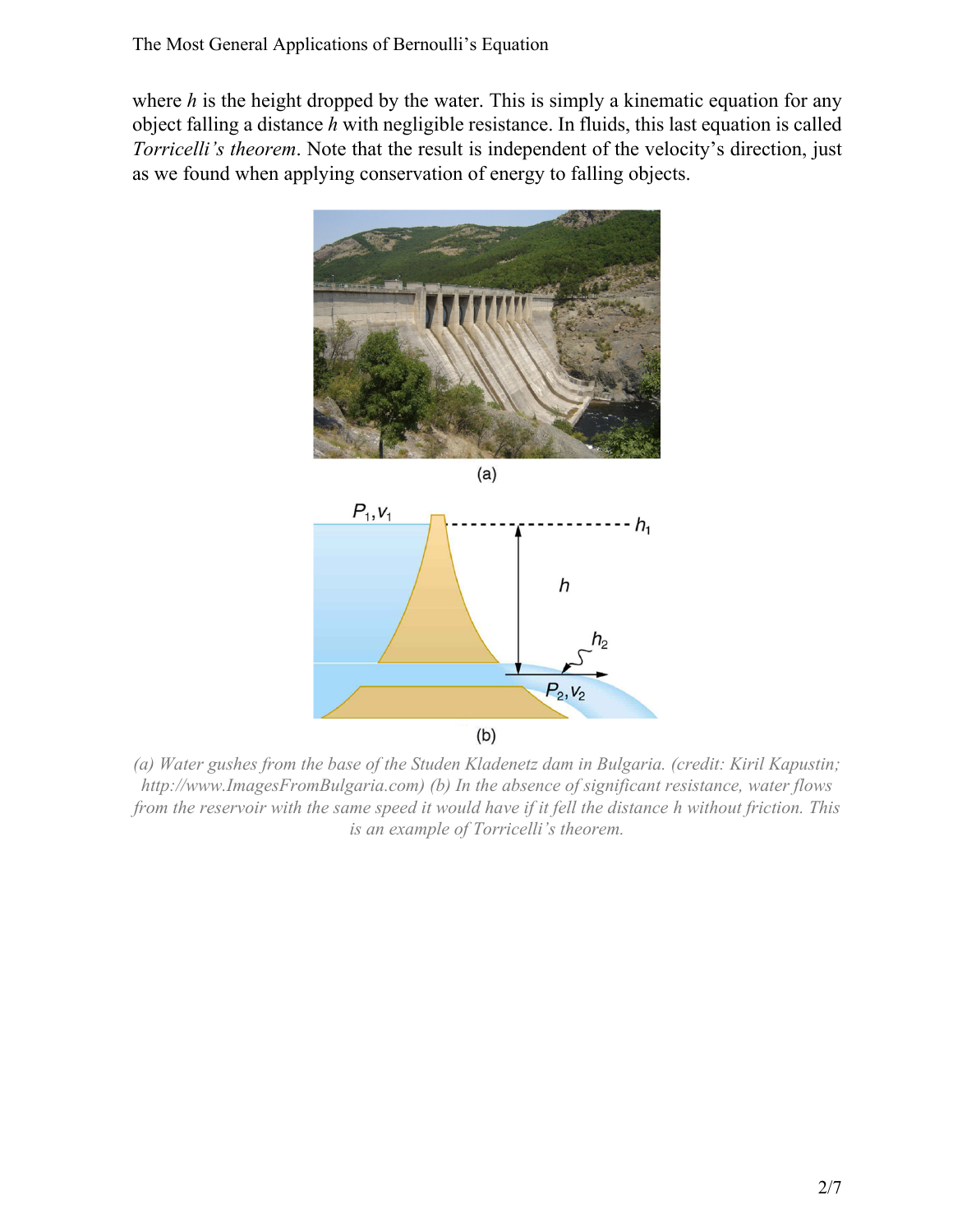<span id="page-2-0"></span>

*Pressure in the nozzle of this fire hose is less than at ground level for two reasons: the water has to go uphill to get to the nozzle, and speed increases in the nozzle. In spite of its lowered pressure, the water can exert a large force on anything it strikes, by virtue of its kinetic energy. Pressure in the water stream becomes equal to atmospheric pressure once it emerges into the air.*

All preceding applications of Bernoulli's equation involved simplifying conditions, such as constant height or constant pressure. The next example is a more general application of Bernoulli's equation in which pressure, velocity, and height all change. (See [\[link\].](#page-2-0))

Calculating Pressure: A Fire Hose Nozzle

Fire hoses used in major structure fires have inside diameters of 6.40 cm. Suppose such a hose carries a flow of 40.0 L/s starting at a gauge pressure of  $1.62 \times 10^6$  N/m<sup>2</sup>. The hose goes 10.0 m up a ladder to a nozzle having an inside diameter of 3.00 cm. Assuming negligible resistance, what is the pressure in the nozzle?

#### **Strategy**

Here we must use Bernoulli's equation to solve for the pressure, since depth is not constant.

#### **Solution**

Bernoulli's equation states

$$
P_1 + \frac{1}{2}\rho v_1^2 + \rho g h_1 = P_2 + \frac{1}{2}\rho v_2^2 + \rho g h_2,
$$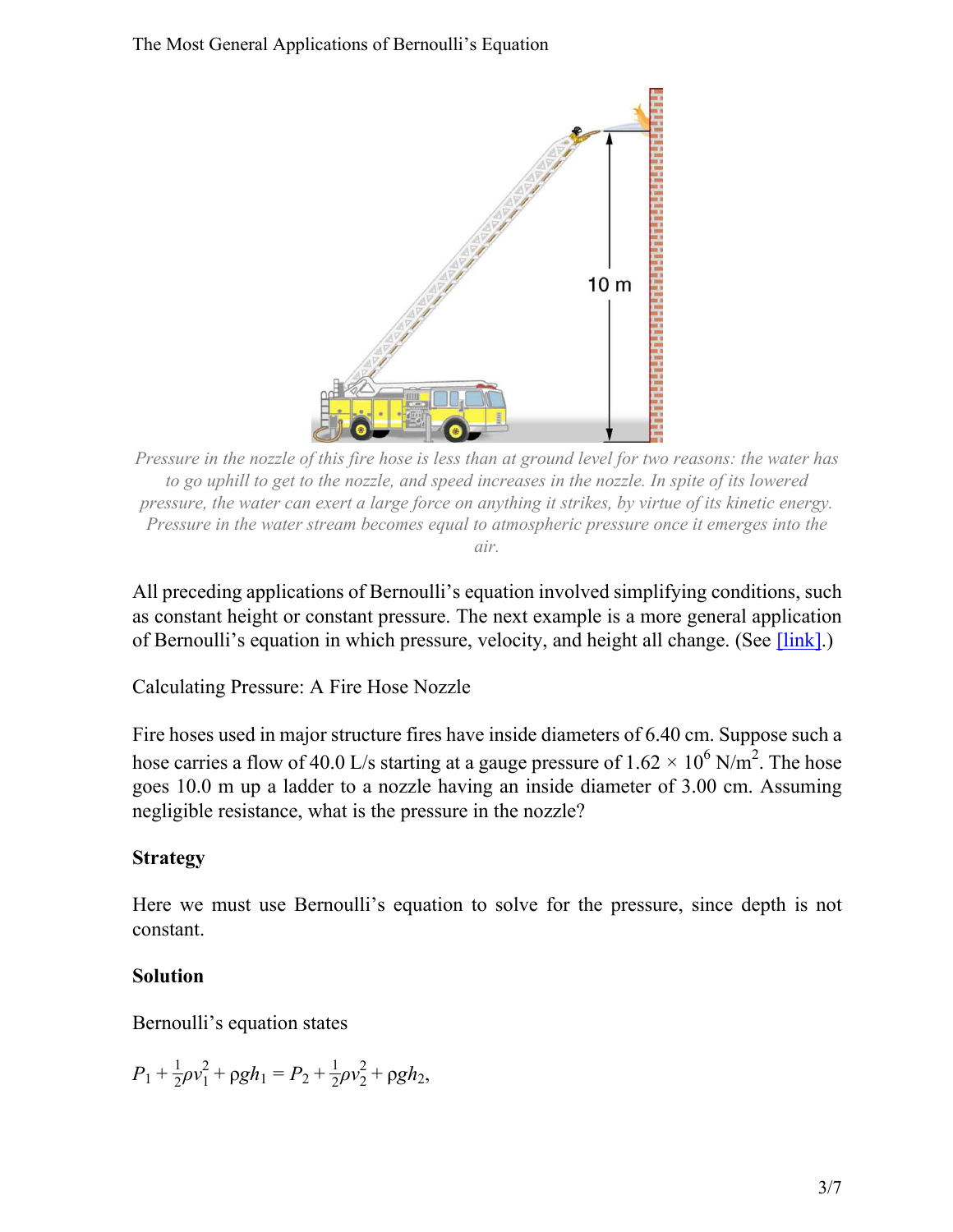where the subscripts 1 and 2 refer to the initial conditions at ground level and the final conditions inside the nozzle, respectively. We must first find the speeds  $v_1$  and  $v_2$ . Since  $Q = A_1 v_1$ , we get

$$
v_1 = \frac{Q}{A_1} = \frac{40.0 \times 10^{-3} \text{ m}^3\text{/s}}{\pi (3.20 \times 10^{-2} \text{ m})^2} = 12.4 \text{ m/s}.
$$

Similarly, we find

 $v_2$  = 56.6 m/s.

(This rather large speed is helpful in reaching the fire.) Now, taking  $h_1$  to be zero, we solve Bernoulli's equation for  $P_2$ :

$$
P_2 = P_1 + \frac{1}{2}\rho(v_1^2 - v_2^2) - \rho g h_2.
$$

Substituting known values yields

$$
P_2 = 1.62 \times 10^6 \text{ N/m}^2 + \frac{1}{2} (1000 \text{ kg/m}^3) \left[ (12.4 \text{ m/s})^2 - (56.6 \text{ m/s})^2 \right] - (1000 \text{ kg/m}^3) (9.80 \text{ m/s}^2) (10.0 \text{ m})
$$

#### **Discussion**

This value is a gauge pressure, since the initial pressure was given as a gauge pressure. Thus the nozzle pressure equals atmospheric pressure, as it must because the water exits into the atmosphere without changes in its conditions.

#### **Power in Fluid Flow**

Power is the *rate* at which work is done or energy in any form is used or supplied. To see the relationship of power to fluid flow, consider Bernoulli's equation:

 $P + \frac{1}{2}$  $\frac{1}{2}\rho v^2 + \rho gh = constant$ .

All three terms have units of energy per unit volume, as discussed in the previous section. Now, considering units, if we multiply energy per unit volume by flow rate (volume per unit time), we get units of power. That is,  $(E/V)(V/t) = E/t$ . This means that if we multiply Bernoulli's equation by flow rate *Q*, we get power. In equation form, this is

$$
(P + \frac{1}{2}\rho v^2 + \rho g h)Q = \text{power}.
$$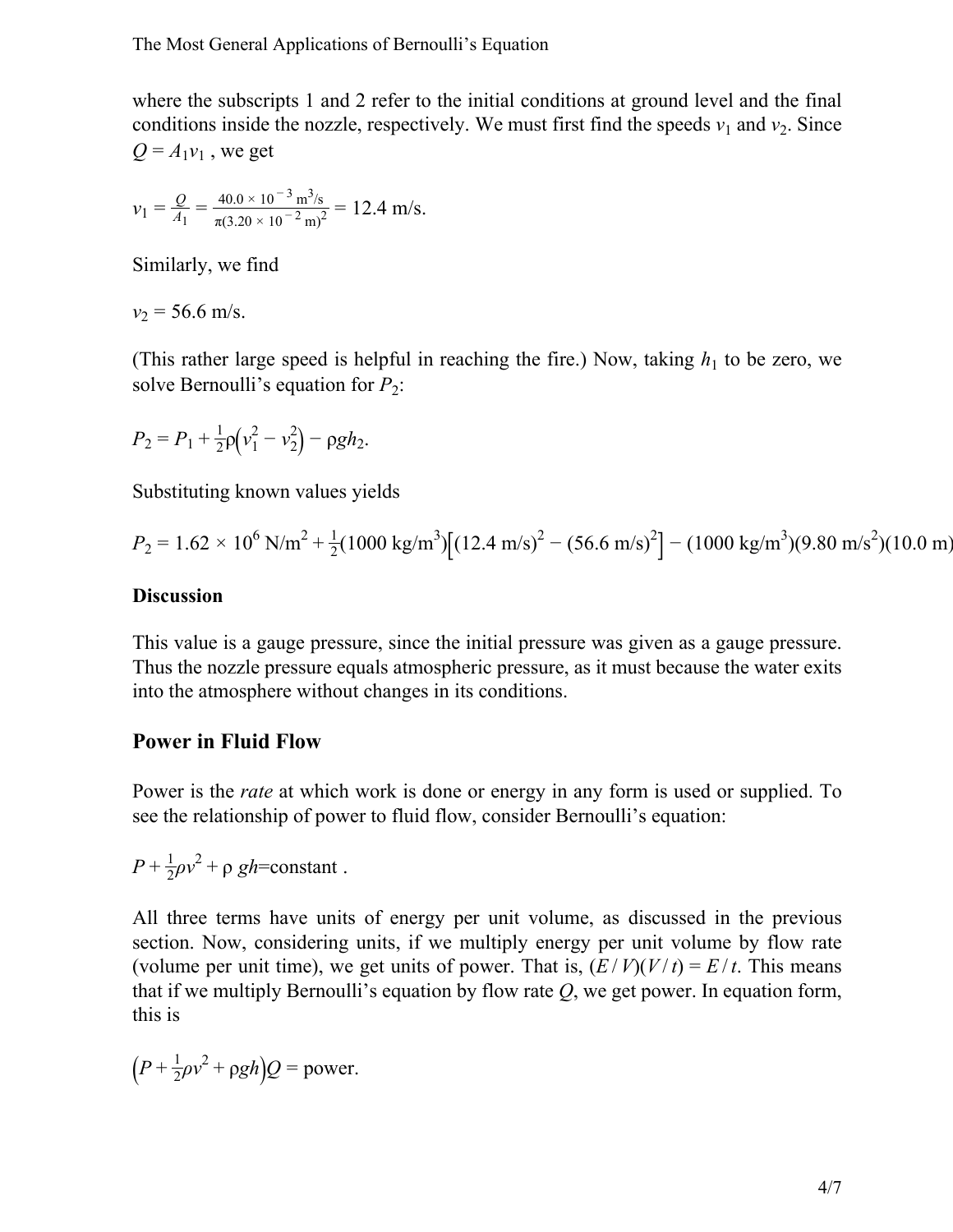Each term has a clear physical meaning. For example, *PQ* is the power supplied to a fluid, perhaps by a pump, to give it its pressure *P*. Similarly,  $\frac{1}{2}\rho v^2 Q$  is the power supplied to a fluid to give it its kinetic energy. And ρ*ghQ* is the power going to gravitational potential energy.

Making Connections: Power

Power is defined as the rate of energy transferred, or  $E/t$ . Fluid flow involves several types of power. Each type of power is identified with a specific type of energy being expended or changed in form.

Calculating Power in a Moving Fluid

Suppose the fire hose in the previous example is fed by a pump that receives water through a hose with a 6.40-cm diameter coming from a hydrant with a pressure of  $0.700 \times 10^6$  N/m<sup>2</sup>. What power does the pump supply to the water?

#### **Strategy**

Here we must consider energy forms as well as how they relate to fluid flow. Since the input and output hoses have the same diameters and are at the same height, the pump does not change the speed of the water nor its height, and so the water's kinetic energy and gravitational potential energy are unchanged. That means the pump only supplies power to increase water pressure by  $0.92 \times 10^6$  N/m<sup>2</sup> (from  $0.700 \times 10^6$  N/m<sup>2</sup> to  $1.62 \times 10^6$  N/m<sup>2</sup>).

### **Solution**

As discussed above, the power associated with pressure is

power = *PQ* =  $(0.920 \times 10^6 \text{ N/m}^2)(40.0 \times 10^{-3} \text{ m}^3/\text{s}).$  $=$  3.68  $\times$  10<sup>4</sup> W=36 .8 kW

#### **Discussion**

Such a substantial amount of power requires a large pump, such as is found on some fire trucks. (This kilowatt value converts to about 50 hp.) The pump in this example increases only the water's pressure. If a pump—such as the heart—directly increases velocity and height as well as pressure, we would have to calculate all three terms to find the power it supplies.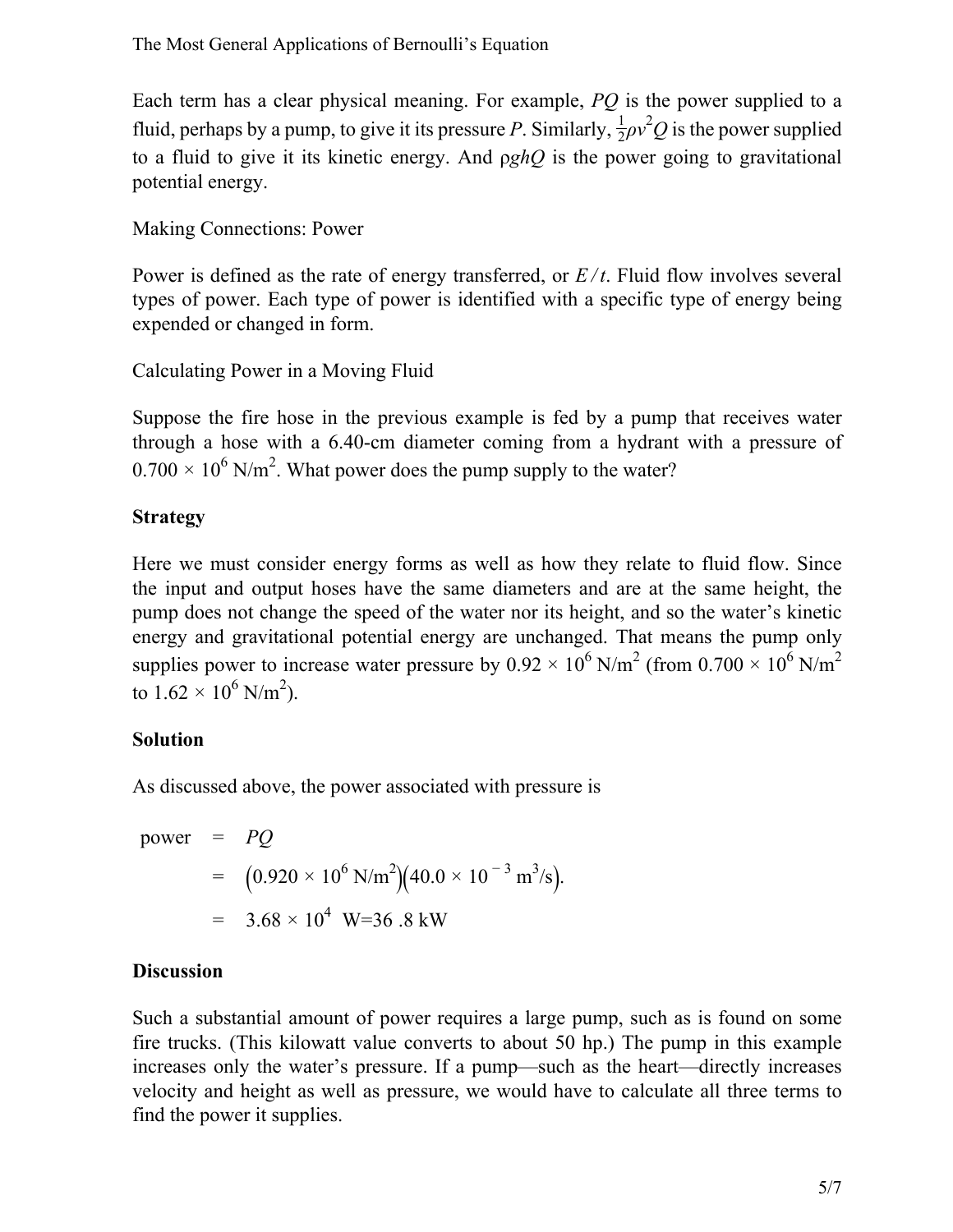## **Summary**

• Power in fluid flow is given by the equation  $\left(P_1 + \frac{1}{2}\right)$  $\frac{1}{2}\rho v^2 + \rho g h$ )*Q* = power, where the first term is power associated with pressure, the second is power associated with velocity, and the third is power associated with height.

## **Conceptual Questions**

Based on Bernoulli's equation, what are three forms of energy in a fluid? (Note that these forms are conservative, unlike heat transfer and other dissipative forms not included in Bernoulli's equation.)

Water that has emerged from a hose into the atmosphere has a gauge pressure of zero. Why? When you put your hand in front of the emerging stream you feel a force, yet the water's gauge pressure is zero. Explain where the force comes from in terms of energy.

<span id="page-5-0"></span>The old rubber boot shown in  $[\text{link}]$  has two leaks. To what maximum height can the water squirt from Leak 1? How does the velocity of water emerging from Leak 2 differ from that of leak 1? Explain your responses in terms of energy.



*Water emerges from two leaks in an old boot.*

Water pressure inside a hose nozzle can be less than atmospheric pressure due to the Bernoulli effect. Explain in terms of energy how the water can emerge from the nozzle against the opposing atmospheric pressure.

## **Problems & Exercises**

Hoover Dam on the Colorado River is the highest dam in the United States at 221 m, with an output of 1300 MW. The dam generates electricity with water taken from a